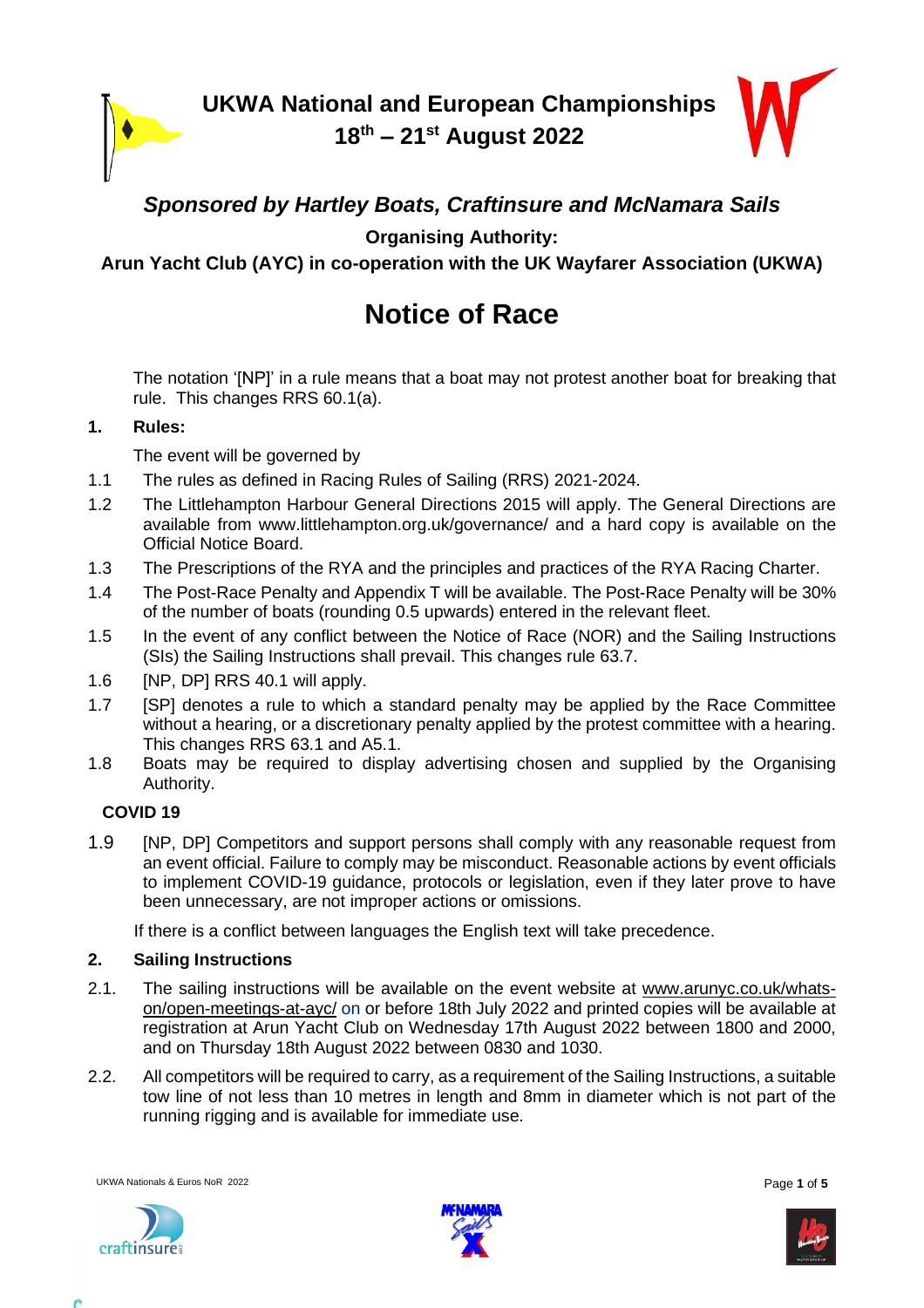2.3. All competitors must also carry a paddle and all except Mk4 and Worlds must carry a 4 litre (min) bucket.

#### **3. Communication**

[DP] While racing, from the first warning signal until the end of the last race of the day, except in an emergency, a boat shall not make voice or data transmissions and shall not receive voice or data communication that is not available to all boats.

#### 4. **Eligibility**

- 4.1 The event is open to all boats of the Wayfarer Class. The championship fleet will be subdivided into Gold, Silver, and Bronze fleets, which will all race together. To be eligible to sail in the Gold or Silver fleet, a boat must hold a valid measurement certificate, which shall be made available for inspection at registration if requested. No measurement certificate is required for a boat to sail in the Bronze fleet. Where any boat does not have a measurement certificate the boat shall meet or exceed buoyancy standards stated in the Wayfarer International Class Rules.
- 4.2 At the point of registration competitors may register up to two sets of sails. An event stamp will identify sails registered.
- 4.3 At the discretion of the Race Committee, boats and gear may be subject to scrutiny and/or measurement prior to and during the event, including weighing.
- 4.4 [DP] Boats shall also comply with RRS 78.1 when presented for inspection.
- 4.5 [DP] A boat wishing to use a sail displaying numbers other than those registered for the boat shall make prior written request to the Race Committee to do so. Dispensation will be given provided that no other boat is using the same number.
- 4.6 Boats may enter the event by completing and signing the Entry Form, returning it by email to [david@bilshamlane.plus.com](mailto:david@bilshamlane.plus.com) and paying the required entry fee by BACS (see entry form for details).
- 4.7 Entry to the event shall be limited to the first 50 entries received from eligible boats accompanied by receipt of the required fee.
- 4.8 A boat wishing to substitute a helm or crew after registration shall make prior written request to the race committee to do so. The decision to permit or deny such request shall be entirely at the discretion of the race committee.

#### 5. **Fees**

- 5.1 An early bird entry fee of £85 is available until midnight on  $4<sup>th</sup>$  August 2022.
- 5.2 The standard entry fee of £100 will apply from 5<sup>th</sup> August until the closing date at midnight on 15<sup>th</sup> August 2022.
- 5.3 Late entries may be accepted at the discretion of the Organising Authority until 1100 on 18<sup>th</sup> August 2022 subject to a late entrant paying an additional fee of £20 (making a late entry fee of £120 in total).
- 5.4 In the event of a cancellation due to circumstances beyond the control of the Organising Authority any financial liability is limited to the entry fee paid.

#### 6. **Advertising**

[DP] Boats may be required to display advertising chosen and supplied by the Organising Authority.

#### 7. **Schedule**

7.1 The clubhouse will be open to receive competitors from 0900 on Wednesday  $17<sup>th</sup>$  August 2022. If any competitor wishes to arrive earlier, please email David Robinson at [david@bilshamlane.plus.com](mailto:david@bilshamlane.plus.com) to arrange access.





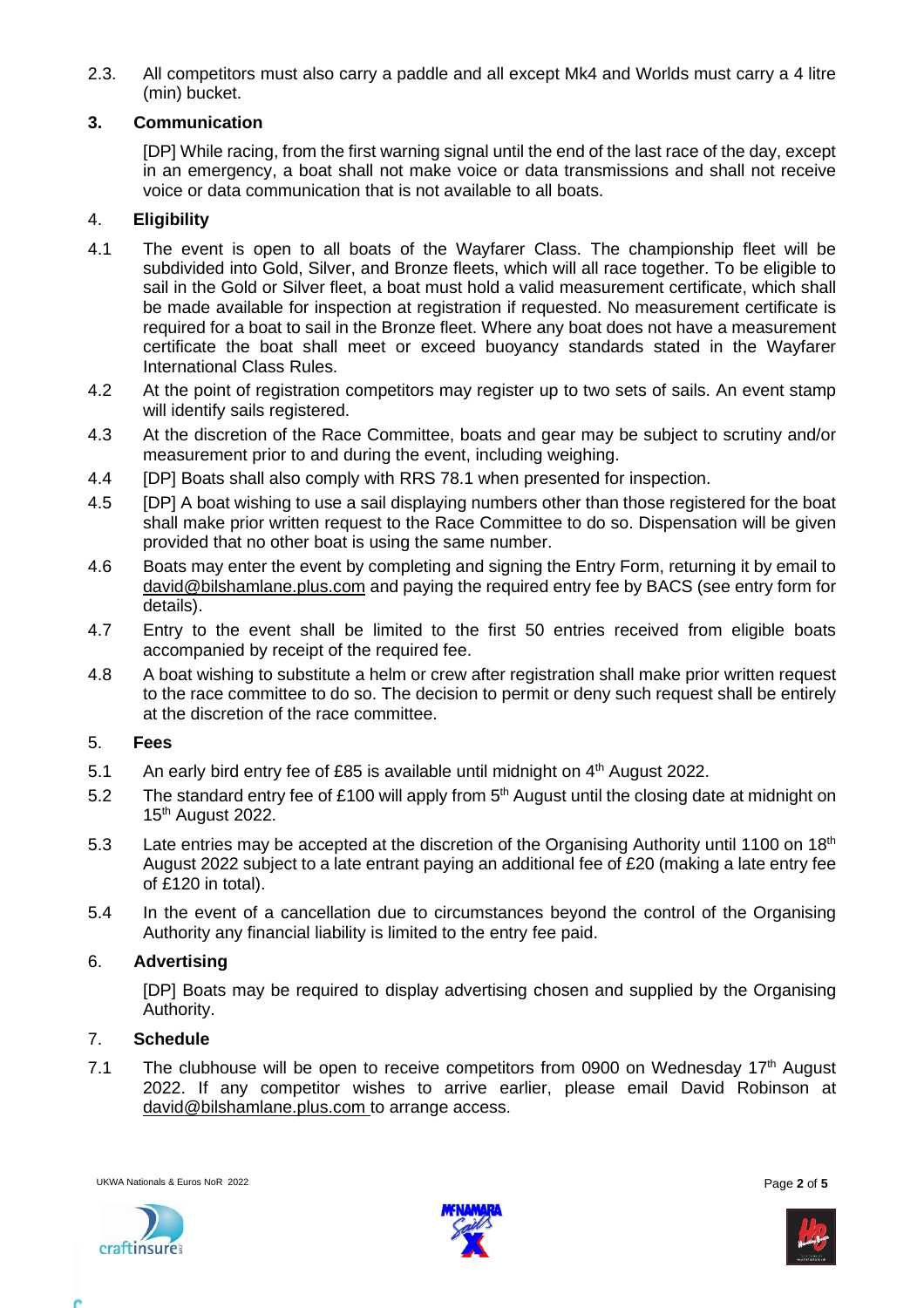- 7.2 Registration will take place in the event office on Wednesday 17<sup>th</sup> August 2022 between 1800 and 2000 and Thursday 18<sup>th</sup> August 2022 between 0830 and 1030.
- 7.3. Race Schedule:

| Date                              | Number of races per<br>day            | Earliest time of first Warning<br>Signal | <b>Briefings</b> |
|-----------------------------------|---------------------------------------|------------------------------------------|------------------|
| Thursday, 18th August             | 1 practice race and<br>2 series races | 1155                                     | 1045             |
| Friday, 19 <sup>th</sup> August   | 3 series races                        | 0955                                     | 0845             |
| Saturday, 20 <sup>th</sup> August | 3 series races                        | 1025                                     | 0915             |
| Sunday 21 <sup>st</sup> August    | 2 series races                        | 1155                                     | 1045             |

7.4 No warning signal will be made after 1455 on Sunday, 21<sup>st</sup> August.

#### 8. **Equipment Inspection**

[DP] Each boat shall produce a valid measurement certificate on registration as required under NoR 4.1.

#### 9. **Venue**

Arun Yacht Club, Riverside West, Littlehampton, West Sussex, BN17 5DL. Tel. 01903 716016.

The racing area will be at sea within a three-mile radius of Littlehampton Harbour entrance which is located at N50°47.88' W000°32.42'.

#### 10. **The Courses**

The courses to be sailed will be contained within the SIs together with race mark descriptions.

#### 11. **Scoring**

- 11.1 3 series races are required to be completed to constitute a valid championship.
- 11.2 (a) When fewer than 5 series races have been completed, a boat's series score will be the total of her race scores.

(b) When from 5 to 9 series races have been completed, a boat's series score will be the total of her race scores excluding her worst score.

(c) When 10 races have been completed, a boat's series score will be the total of her race scores excluding her two worst scores.

#### **12. Support Vessels**

[DP] Support vessels shall register with the Organising Authority at registration.

#### **13. Safety**

- 13.1 **RRS 40.1 will apply** in that an adequate personal flotation device to 50N must be worn at all times whilst afloat. Wet suits and dry suits do not constitute an adequate personal flotation device. International Code Flag Y will not be displayed.
- 13.2 A tally system to account for the launching and safe return of all competitors will be in operation. Details will be included in the SIs and the location of the Tally Board will be will be confirmed at the competitors' briefing on Thursday 18<sup>th</sup> August.

#### **14. Berthing**

[DP] Boats shall be kept in the boat park area designated at registration. Boats shall use the same space during the whole event.

#### **15. Data Protection**

15.1 By participating in this event, a competitor automatically grants to the Organising Authority the right in perpetuity to make, use and show at their discretion any motion pictures, still

UKWA Nationals & Euros NoR 2022 **Page 3 of 5 Page 3 of 5** 





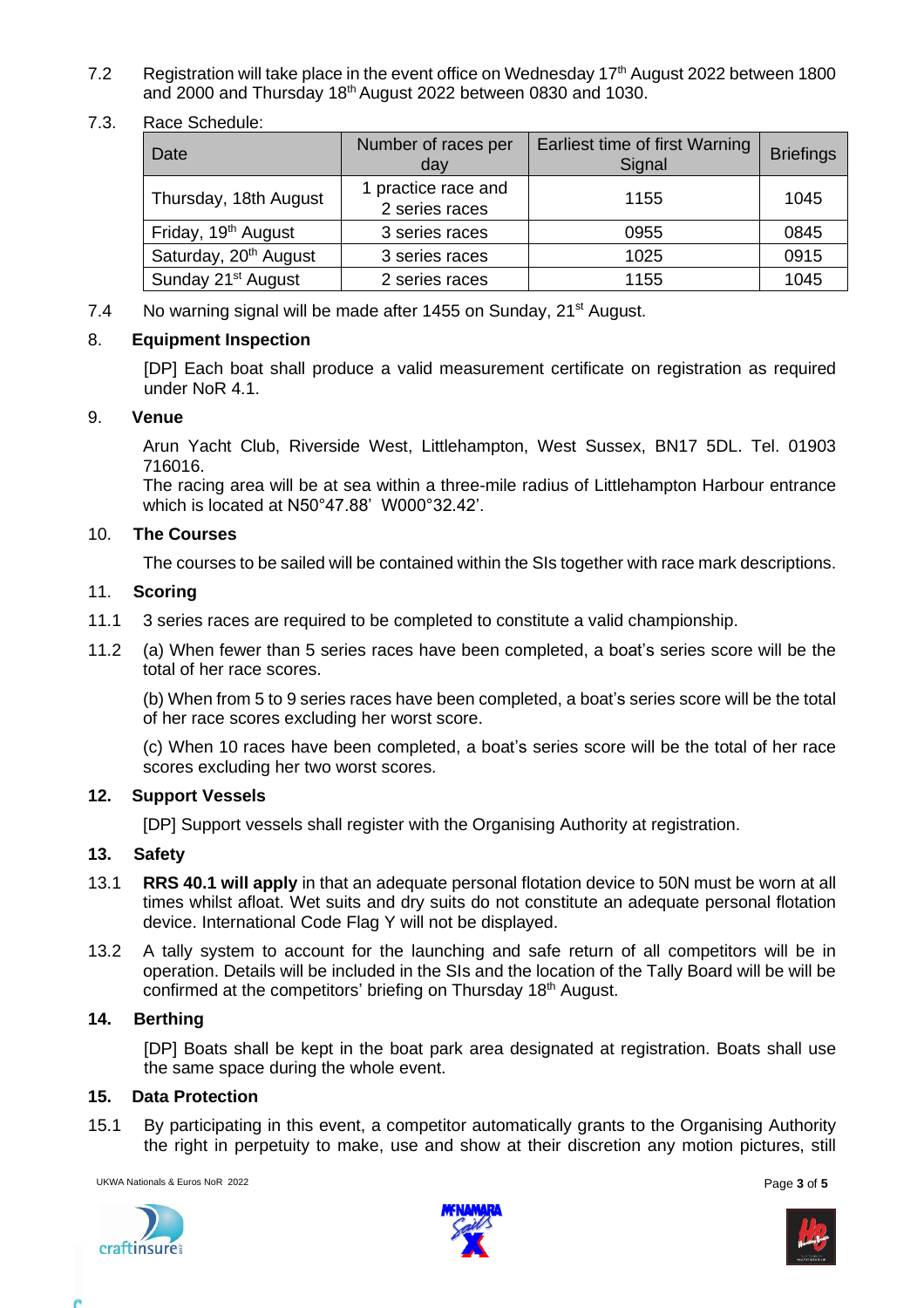pictures and live, taped or filmed television and other reproductions of him/her during the event, and of all of his/her material related to the event, without compensation, unless otherwise advised in writing prior to the event.

15.2 The personal information you provide to the Organising Authority will be used to facilitate your participation in the event. If you have agreed to be bound by the Racing Rules of Sailing and the other rules that govern the event (the rules), the legal basis for processing that personal information is contract. If you are not bound by the rules, the legal basis for processing that personal information is legitimate interest. Your personal information will be stored and used in accordance with the Organising Authority's privacy policy. When required by the rules, personal information may be shared with the RYA and/or World Sailing. The results of the event and the outcome of any hearing or appeal may be published.

#### **16. Risk Statement**

RRS 3 states: "The responsibility for a boat's decision to participate in a race or to continue racing is hers alone."

Sailing is by its nature an unpredictable sport and therefore inherently involves an element of risk. By taking part in the event, each competitor agrees and acknowledges that:

- a) They are aware of the inherent element of risk involved in the sport and accept responsibility for the exposure of themselves, their crew and their boat to such inherent risk whilst taking part in the event;
- b) They are responsible for the safety of themselves, their crew, their boat and their property whether afloat or ashore;
- c) They accept responsibility for any injury, damage or loss to the extent caused by their own actions or omissions;
- d) Their boat is in good order, equipped to sail in the event and they are fit to participate;
- e) The provision of a race management team, patrol boats and other officials and volunteers by the Organising Authority does not relieve them of their own responsibilities;
- f) The provision of patrol boat cover is limited to such assistance, particularly in extreme weather conditions, as can be practically provided in the circumstances;
- g) It is their responsibility to familiarise themselves with any risks specific to this venue or this event drawn to their attention in any rules and information produced for the venue or event and to attend any competitors' briefings held for the event.

#### **17. Insurance**

[NP, DP] Each participating boat shall be insured with valid third-party liability insurance with a minimum cover of £3,000,000 or the equivalent in other currencies.

#### **18. Prizes**

18.1 The following prizes will be awarded by UKWA in the National Championships (and, with the exception of the Hartley Boats Trophy, may be won only by a UKWA member):

Smallcraft Trophy – awarded to the helm of the winning boat Crew's Trophy – awarded to the crew of the winning boat Lionel Monk Trophy – awarded to the winner of the first completed points race Aln Trophy – awarded to the winner of the second completed points race Ian Proctor Trophy – awarded to the winner of the third completed points race Plymouth Trophy – awarded to the winner of the fourth completed points race Bill Hodshon Trophy – awarded to the winner of the last completed points race Wansfell Trophy – awarded to the first lady helm Pork Pie Perpetual Trophy - awarded to the first lady crew Pert Platter – awarded to the first husband and wife